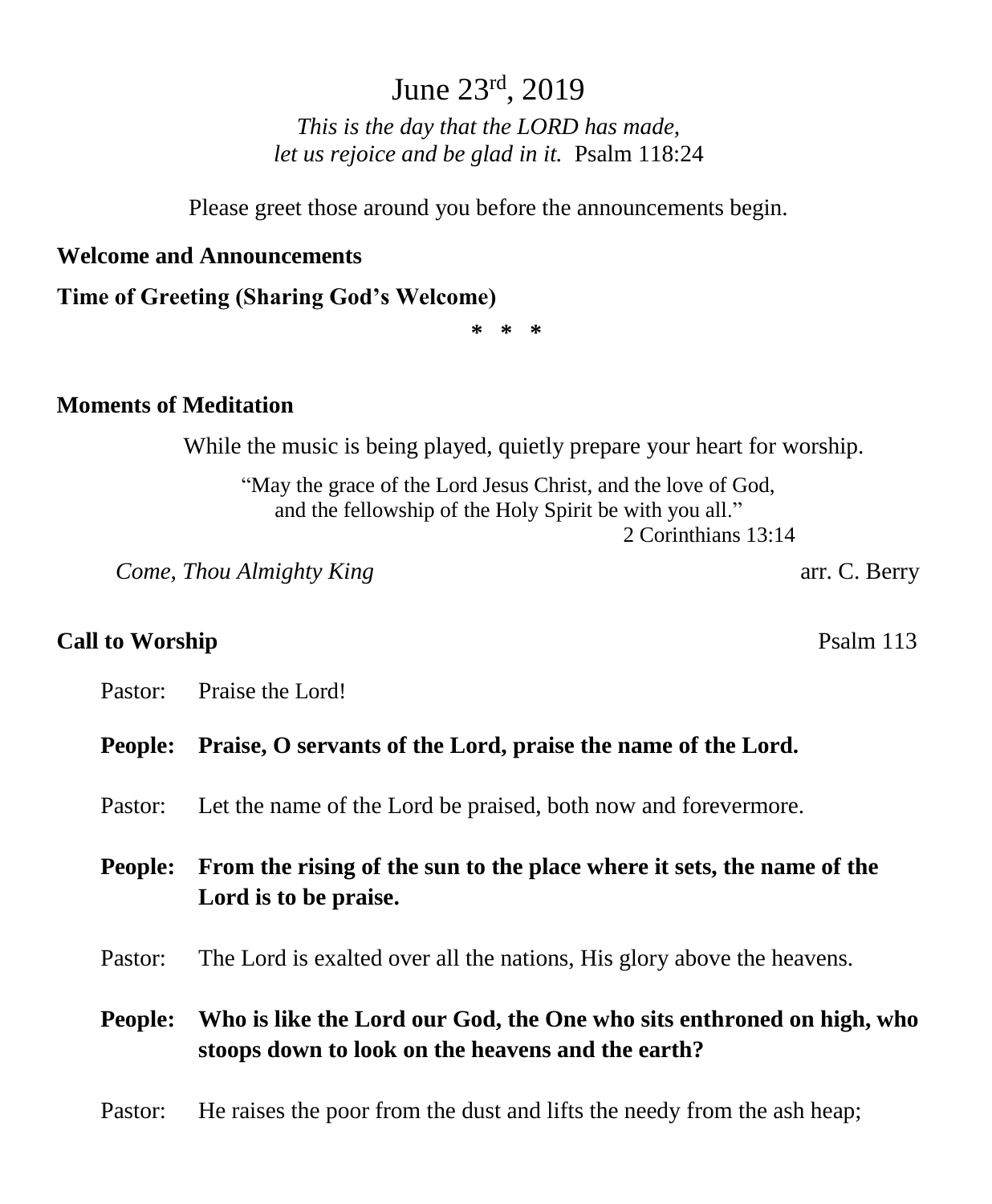#### **People: He seats them with princes, with the princes of their people**

Pastor: He settles the barren woman in her home as a happy mother of children.

### **People: Praise the Lord.**

**\*Chorus of Praise** *Lift High the Name of Jesus* 

Lift high the name of Je. sus. of Je. sus our King. **Make** Lift high the name of **Je** sus, of **Je** our Lord. His L, Ľ. sus Lift high the name Je of **Je** Light. No of sus, sus our known the pow - er of **His** grace; the beau - tv of **His** peace.  $Re$ pow'r in is grea - ter than, is grea - ter than this world. To **us** earth can life. oth er name save, can raise a soul to He  $\sim$ on **His** mer - cy reached we cried Him. He mem ber how and out to share the rea  $\overline{\phantom{a}}$ son for our hope, to serve with love and grace, that the har - vest He We pens up eyes see has grown.  $\mathbf{o}$  $\overline{a}$ our to lift - ed ground, us to  $SO$  $\overline{\phantom{a}}$ lid to free - dom from our sin. Oh all who see Him shine through **us** might bring the Fath - er praise. la - bor in **His** fields of He leads sin - ners home. grace as 0. all He's done sing my soul and tell 'til the earth and hea-vens are filled with His glo ry.

Getty Music; Copyright © 2013. Used by permission. CCLI #376630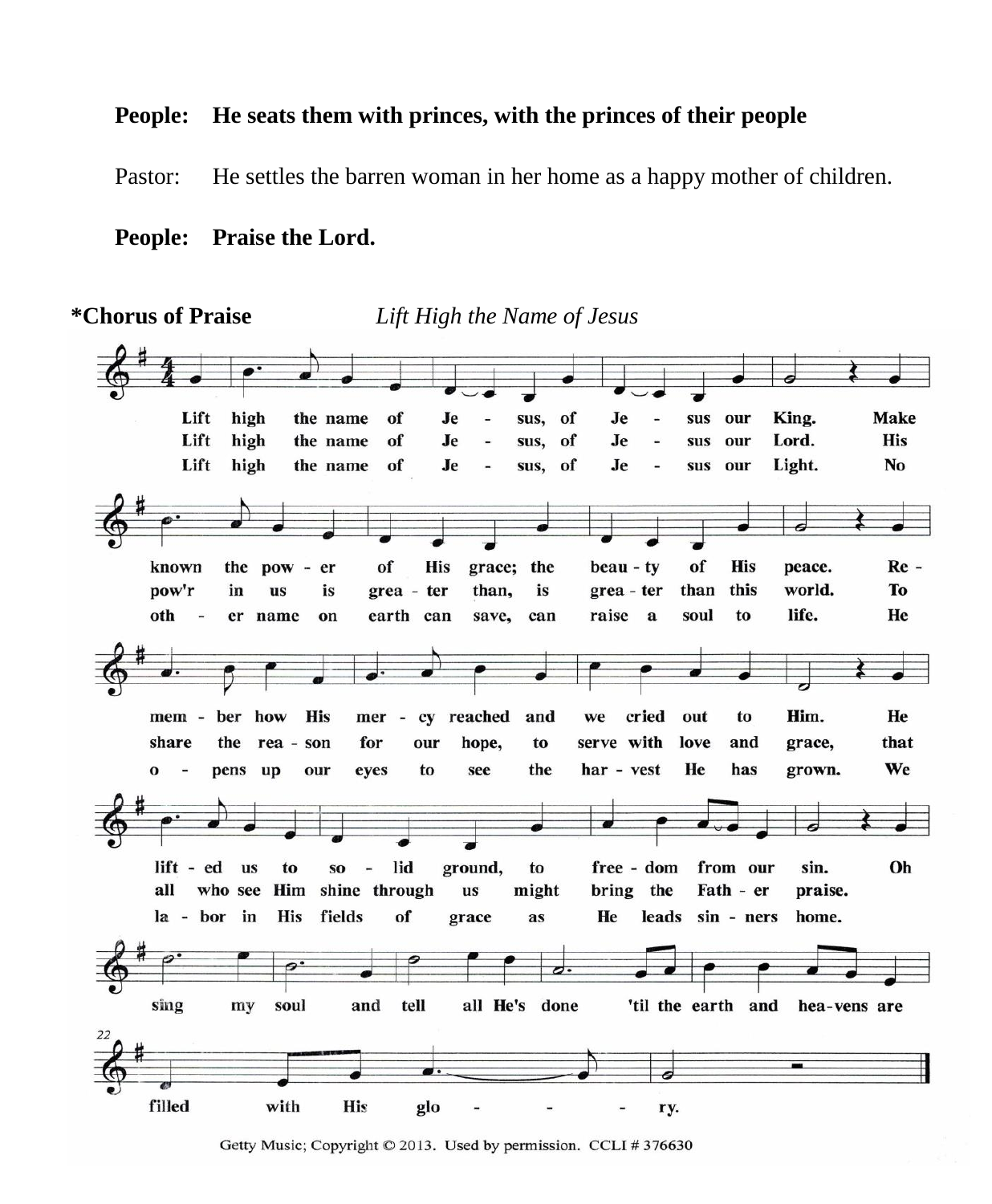#### **\*Prayer of Invocation**

**Scripture Reading** Galatians 3:10-12 Pew Bible Page 1812

### **Prayer of Confession**

Almighty God and Holy Father, we confess that we have forgotten Your gospel promise and have placed our trust in our own works. We have taken the joy and freedom that comes from a relationship with You and replaced it with rules and regulations. Though we are forgiven, we feel guilty. Though we are free, we live as those who are bound. Though we are sinners, we act as judges. Deliver us from soul-destroying legalism through the grace of knowing Jesus. Thank You that He died to take away every one of our sins and to give us His perfect righteousness that we already stand blameless in Your sight. We pray in Jesus' name. Amen.

## Assurance of Pardoning Grace Galatians 3:13-14

**<sup>13</sup>** Christ redeemed us from the curse of the law by becoming a curse for us, for it is written: "Cursed is everyone who is hung on a tree." <sup>14</sup> He redeemed us in order that the blessing given to Abraham might come to the Gentiles through Christ Jesus, so that by faith we might receive the promise of the Spirit.

**\*Chorus of Thanksgiving** *Come Behold the Wondrous Mystery* **See Next Page**

#### **New City Catechism Question # 41**

### **What is the Lord's Prayer?**

Our Father in heaven, hallowed be your name, your kingdom come, your will be done, on earth as it is in heaven. Give us today our daily bread. And forgive us our debts, as we also have forgiven our debtors. And lead us not into temptation but deliver us from evil.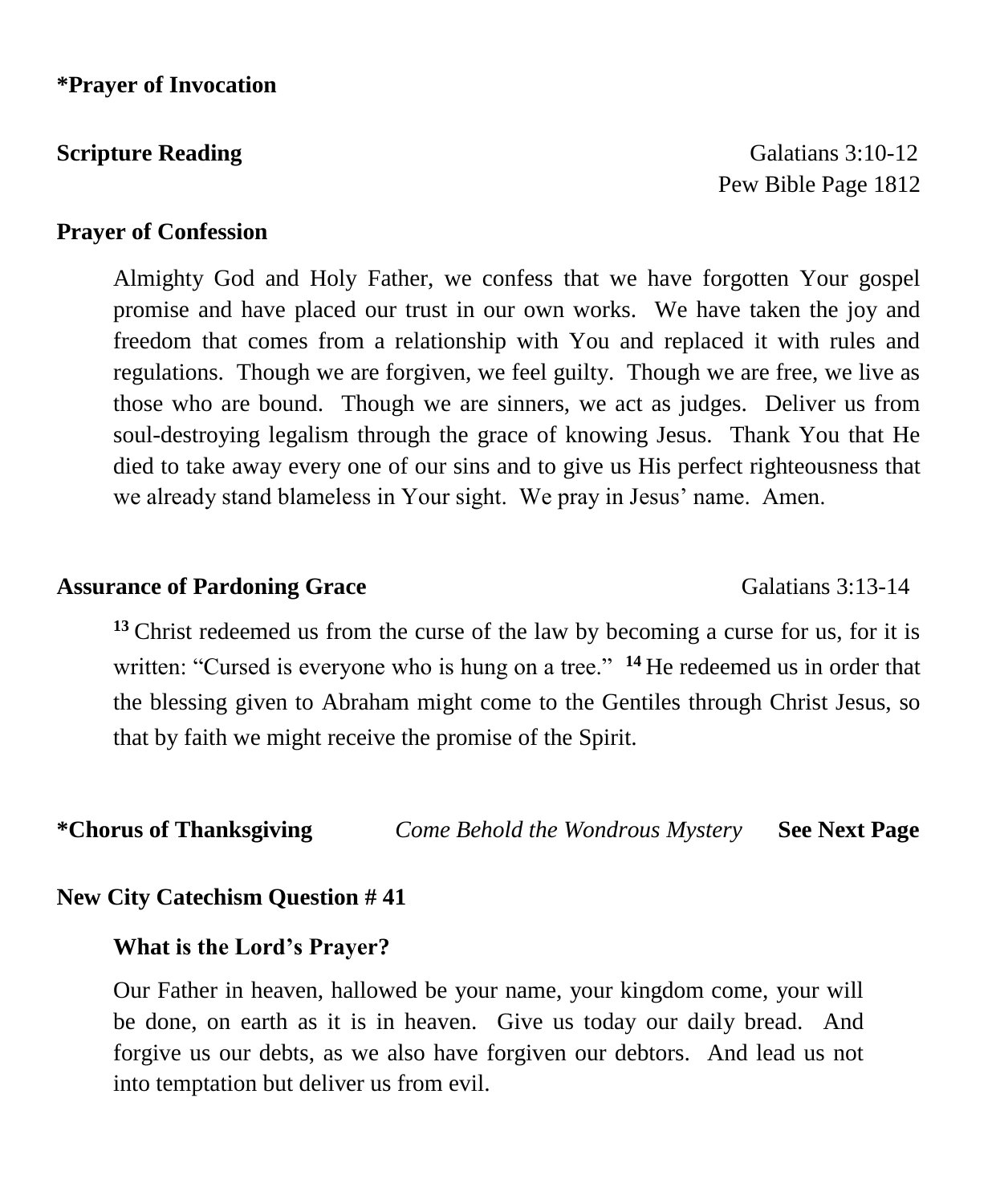**\*Chorus of Thanksgiving** *Come Behold the Wondrous Mystery* 



Text and Music: Matt Papa, Matt Boswell, and Michael Bleecker © 2013 Love Your Enemies Publishing All rights reserved. Reprinted with permission under CCLI #376630.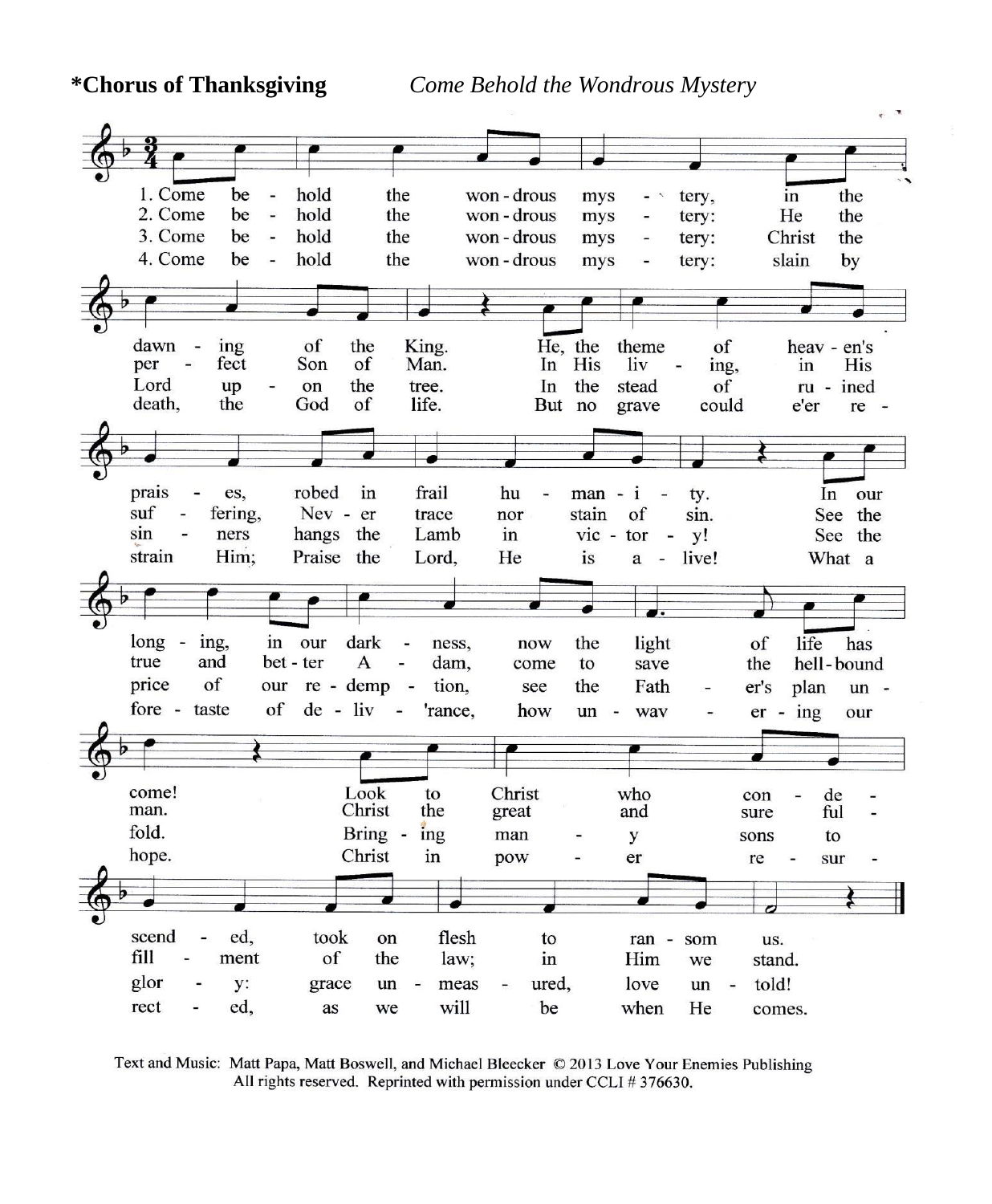| <b>Tithes and Offering</b>                                                                                                        | Immortal, Invisible, God Only Wise                                                                                                                 | arr. W. Smith       |  |  |  |  |  |
|-----------------------------------------------------------------------------------------------------------------------------------|----------------------------------------------------------------------------------------------------------------------------------------------------|---------------------|--|--|--|--|--|
| <i><b>*Hymn of Preparation</b></i>                                                                                                | Jesus! What a Friend for Sinners!                                                                                                                  | No. 498 vs. 1, 2, 4 |  |  |  |  |  |
| Jesus! what a Friend for sinners! Jesus! Lover of my soul;<br>Friends may fail me, foes assail me, He, my Savior, makes me whole. |                                                                                                                                                    |                     |  |  |  |  |  |
|                                                                                                                                   | REFRAIN: Hallelujah! what a Savior! Hallelujah! what a Friend!<br>Saving, helping, keeping, loving, He is with me to the end.                      |                     |  |  |  |  |  |
|                                                                                                                                   | Jesus! what a strength in weakness! Let me hide myself in Him;<br>tempted, tried, and sometimes failing, He, my strength, my vict'ry wins. REFRAIN |                     |  |  |  |  |  |

Jesus! what a guide and keeper! While the tempest still is high, storms about me, night o'er-takes me, He, my pilot, hears my cry. REFRAIN

# **Sermon** To Know & Love Jesus Luke 7:18-50

Pew Bible Page 1603

# **Outline:**

1. Jesus' testimony of Himself (Luke 7:18-23)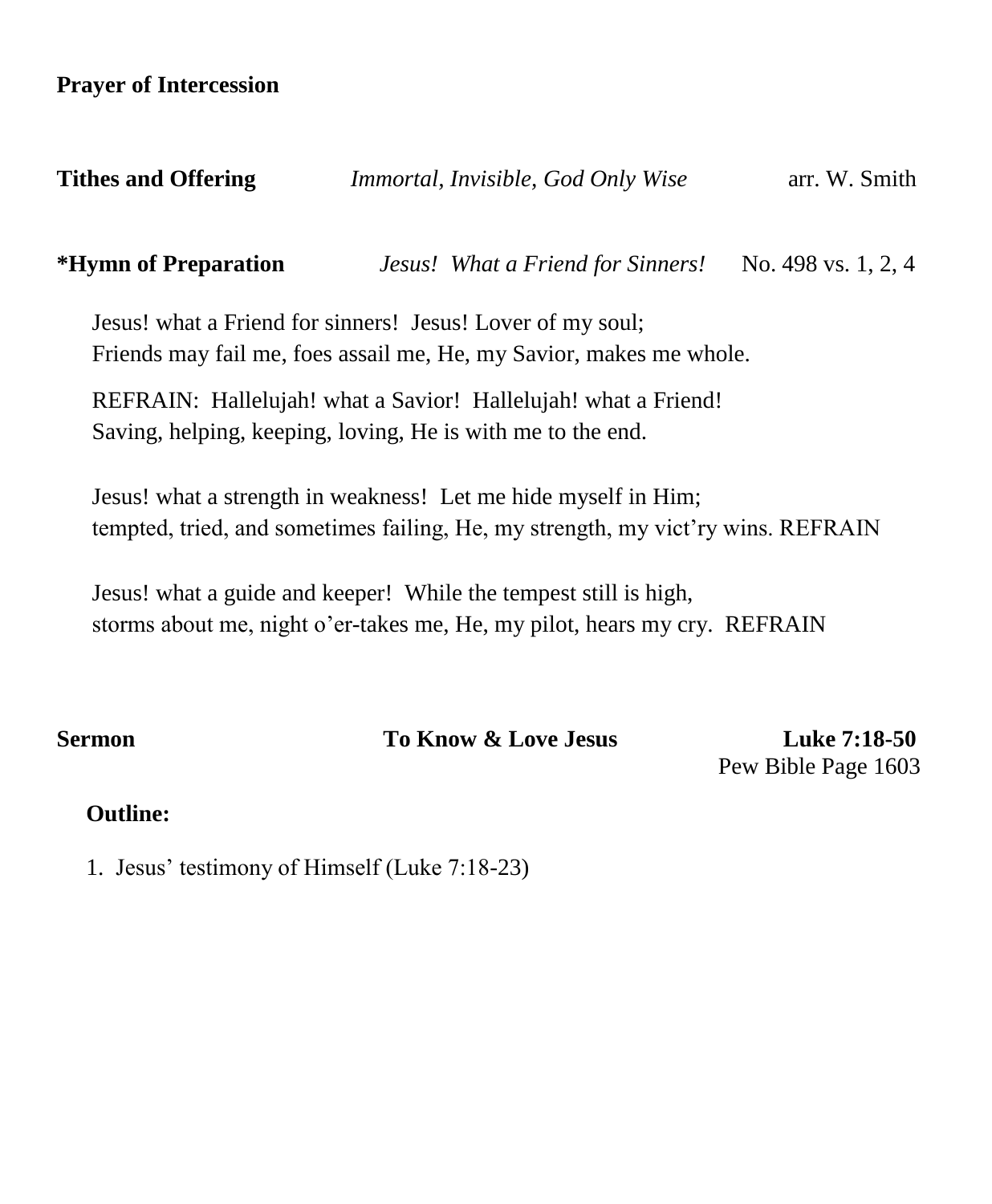2. Jesus' testimony of John (Luke 7:24-30)

3. People's testimony of Jesus & John (Luke 7:31-35)

4. A woman's testimony of Jesus (Luke 7:36-50)

**\*Hymn of Response** *Jesus, the Very Thought of Thee* No. 645

Jesus, the very thought of Thee with sweetness fills my breast; but sweeter far Thy face to see, and in Thy presence rest.

Nor voice can sing, nor heart can frame, nor can the mem'ry find, a sweeter sound than Thy blest name, O Savior of mankind.

O Hope of ev'ry contrite heart, O Joy of all the meek, to those who fall, how kind Thou art! How good to those who seek!

But what to those who find? Ah, this nor tongue nor pen can show: the love of Jesus, what it is none but His loved ones know.

Jesus, our only joy be Thou, as Thou our prize wilt be; Jesus, be Thou our glory now, and through eternity.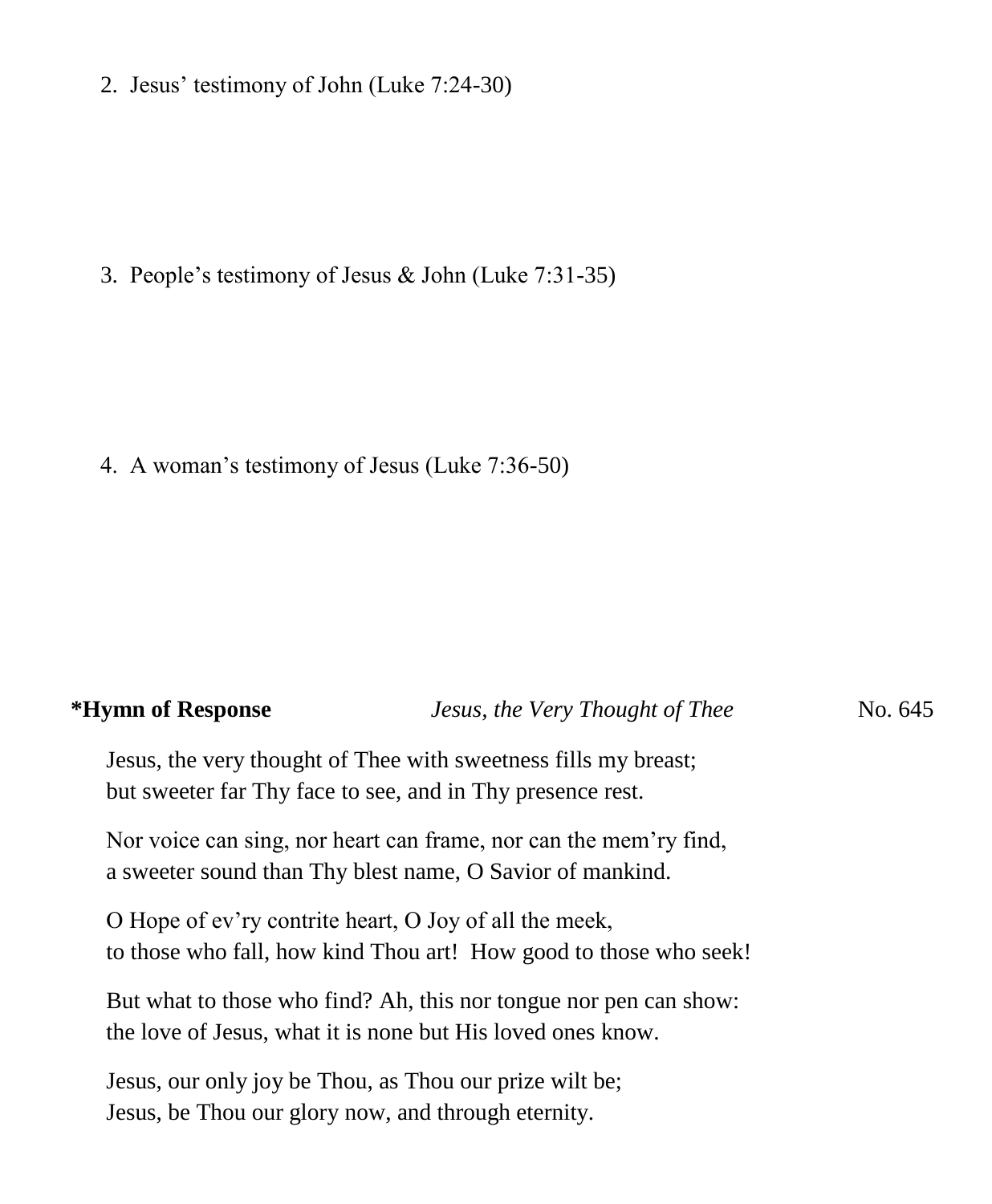# **\*Benediction**

| <i>*Gloria Patri</i><br>No. 735                                                                                                                         |                            |                      |  |  |
|---------------------------------------------------------------------------------------------------------------------------------------------------------|----------------------------|----------------------|--|--|
| Glory be to the Father, and to the Son, and to the Holy Ghost; as it was in the<br>beginning, is now, and ever shall be, world without end. Amen, amen. |                            |                      |  |  |
| *Postlude                                                                                                                                               | Rejoice, Ye Pure in Heart! | arr. Wagner          |  |  |
| * Congregation: Please stand as able.                                                                                                                   |                            |                      |  |  |
|                                                                                                                                                         | * * * * * * * *            |                      |  |  |
| Piano/Organ                                                                                                                                             |                            | <b>Sandy DeGroot</b> |  |  |

**Scripture, New City Catechism & Intercessory Prayer** Yon Lindborg, Elder

|                 | <b>Weekly Calendar</b> |                           |  |
|-----------------|------------------------|---------------------------|--|
| <b>DATE</b>     | <b>TIME</b>            | <b>EVENT</b>              |  |
| <b>SUN 6/23</b> | 10:30 AM               | <b>Worship Service</b>    |  |
| <b>FRI 6/28</b> | 5:30 PM                | Pastoral Search Committee |  |
| <b>SAT 6/29</b> | $6:10$ PM              | RailCats Game             |  |
| <b>SUN 6/30</b> | 10:30 AM               | <b>Worship Service</b>    |  |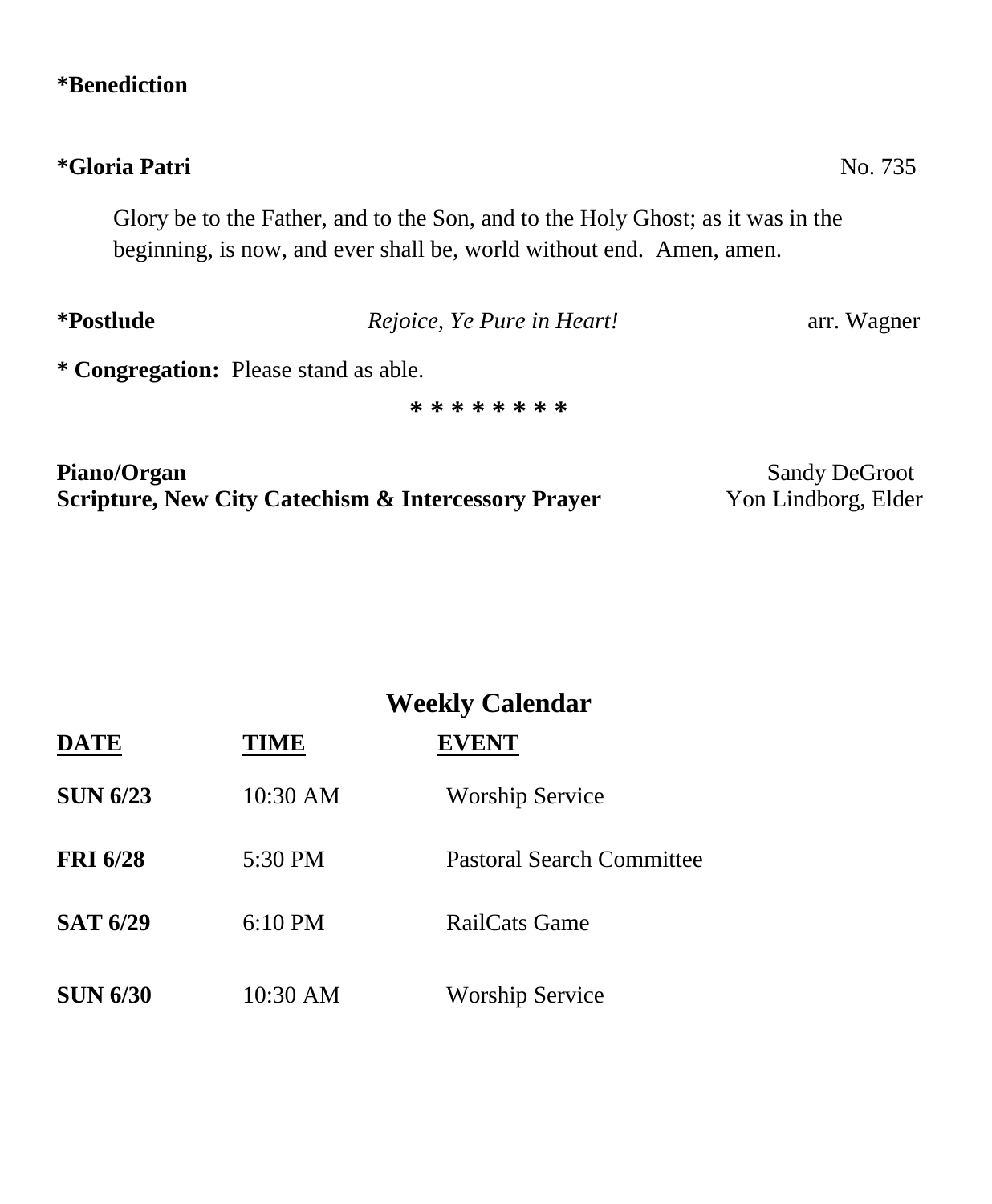# **Serving the Lord**

|                   | 6/23                | 6/30           | 7/07           |
|-------------------|---------------------|----------------|----------------|
|                   | F. Armstrong        | V. Lash,       | C. Tuitman,    |
| <b>AM Nursery</b> |                     | Grayden L.     | Alanna T.      |
| Greeters          | C.L. Yonker         | <b>Hrivnak</b> | J. Rogers      |
| Audio             | <b>B.</b> Armstrong | J. Martin      | B. Schoon      |
| Elder of the Week | Lindborg            | Stoltzfus      | <b>Hrivnak</b> |

# **Announcements**

 **Guest Pastor:** This morning we welcome Rev. Joel Irvin. Pastor Joel is an Associate Pastor at Michiana Covenant PCA in Granger, IN and the Church Planter of a new Mission Work in Elkhart, IN where he and his wife Jamie have been lifelong residents. He is a graduate of Mid America Reformed Seminary (Mdiv) and Indiana University. Joel and Jamie have been married for 11 years, are licensed foster parents, and "have a big fluffy dog named *Bella*." Next week our guest pastor is Rev. Nathan Brummel. Rev. Brummel is an administrator and professor of theology at Divine Hope Reformed Bible Seminary and associate pastor at Immanuel United Reformed Church (DeMotte). He is married to Paula and they have six children from ages 6 to 24.

 **RailCats Baseball Game:** We are all set to go on the RailCats game this Saturday, June 29 at 6:10 pm. There is a group of 45 people going to the game! The ticket order has been finalized. To make things easier, tickets will be available for pickup at the will-call window. Bruce Stoltzfus has given them your last name along with the number of tickets you ordered. You should be able to go to the window, give them your last name, and also mention that you are with the group from Good Shepherd. Each ticket cost \$13 and includes a \$5 voucher for food or merchandise. I have paid for the tickets personally, so you can pay me directly for the tickets. Thanks for joining the Stoltzfus Care Group for what we hope will be a fun night of baseball and fireworks.